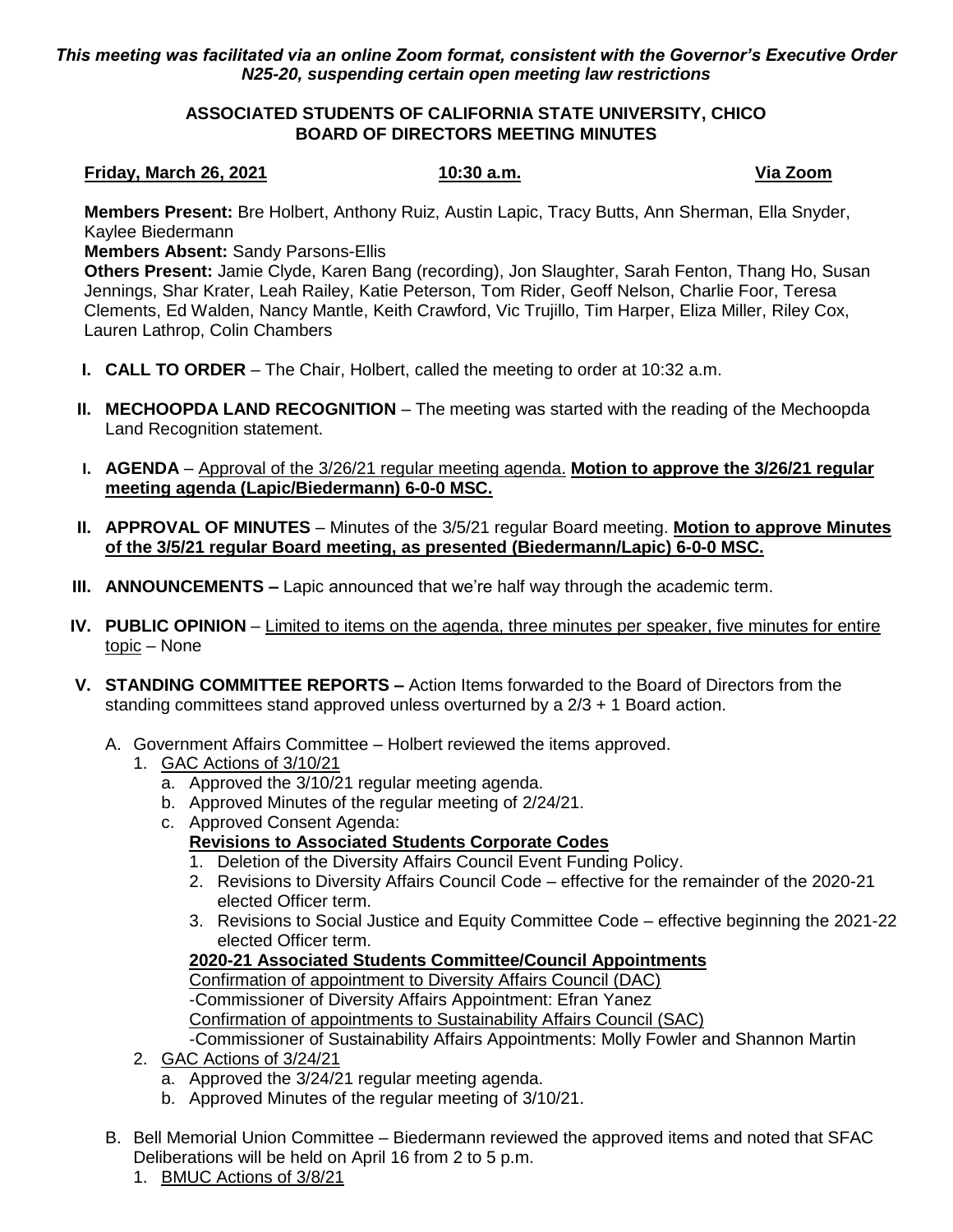- a. Approved the 3/8/21 regular meeting agenda.
- b. Approved Minutes of the regular meetings of 1/25/21 and 2/8/21.
- 2. BMUC Actions of 3/22/21
	- a. Approved the 3/22/21 regular meeting agenda.
	- b. Approved Minutes of the regular meeting of 3/8/21.
	- c. Approved revisions to Associated Students Corporate Codes Deletion of Rainbo Warehouse Use Policy.
- C. Associated Students Businesses Committee Lapic reviewed the approved items (Sherman joined the meeting at 10:38 a.m.).
	- 1. ASBC Actions of 3/22/21
		- a. Approved the 3/22/21 regular meeting agenda.
		- b. Approved Minutes of the regular meeting of 3/1/21.

# **VI. BUSINESS**

- A. Information Item: Strategic Plan Update Slaughter said one of Clyde's goals in January of 2020 was to look at the strategic priorities of our Strategic Plan in order to affirm, modify and update them – then COVID hit. He said he and Sicheneder have been tasked to move this process forward. He explained that at the January AS All Staff meeting they set up breakout rooms for the four main priorities: Sustainability, Diversity, Wellness and Service. Four workshops regarding these priorities were held in March. He said in May they will begin presenting the outcome of these workshops to the Board and by the end of the semester the Board will then be asked to adopt the updated Strategic Plan. Slaughter provided an overview of the four priorities as well as the list of commitments. He explained that four workshops will be held to develop three to five statements for each priority that speaks to how the AS demonstrates, or will demonstrate, our behaviors and our cultures to reflect each priority.
- B. Discussion Item: Report on COLA Percentage Jennings explained that this is an annual report to the Board as part of the budget process. She reviewed the information with the Board and noted the calculated COLA using calendar year 2020 indices is 1.375%.
- C. Discussion Item: Next phase for compensation and compression from Employers Group Clyde said a compensation analysis was done in the fall of 2019 and a grade change adoption was approved by the Board. Phase 2 minimum wage adjustments were approved by the Board on 2/28/20, effective 3/1/20. She said the AS has always been trying to catch up to be in a good place compensation wise. Clyde said per AS policy, a compensation study is done every three years but we generally don't take all of the considerations that are proposed, which causes us to fall further behind. She said the directors have had endless conversations about this problem and are now trying to look at it from a more holistic view. Clyde explained the five elements of a strong Comp Plan. The Executive team of the Board met with the staff directors to discuss who we want to be as an employer and they are looking for fairness in relation to compression across the organization, full-time staff should be compensated higher than student staff that they supervise, in range to market value, value experience in the field regarding new hires, consider total compensation, not just salary, value seniority (experience gained in the organization), and budget considerations. Clyde said three items are being recommended. The first is regarding minimum starting compensation based on the Education Code and CSU policy. As of January 2021, the minimum starting wage for all CSU full-time staff was increased to \$16.80/hour. This first recommendation is adjustment of our minimum wage, which is about 21 positions (adjust all employees who are making less than \$16.80/hour to be "substantially similar" to campus positions), plus adjust employees who are below the new pay grade minimum (8 employees) effective 5/1/21. Clyde said the next piece looks at the market value. She said Employer's Group recommended making aggressive market driven adjustments of 6%-8% at 12 months, until October 2022. Their recommendation was for at least a 2.4% FSI plus 6% grade shift on 10/1/20, then another 2.4% GSI plus 8% grade shift 10/1/21. Clyde said we are not that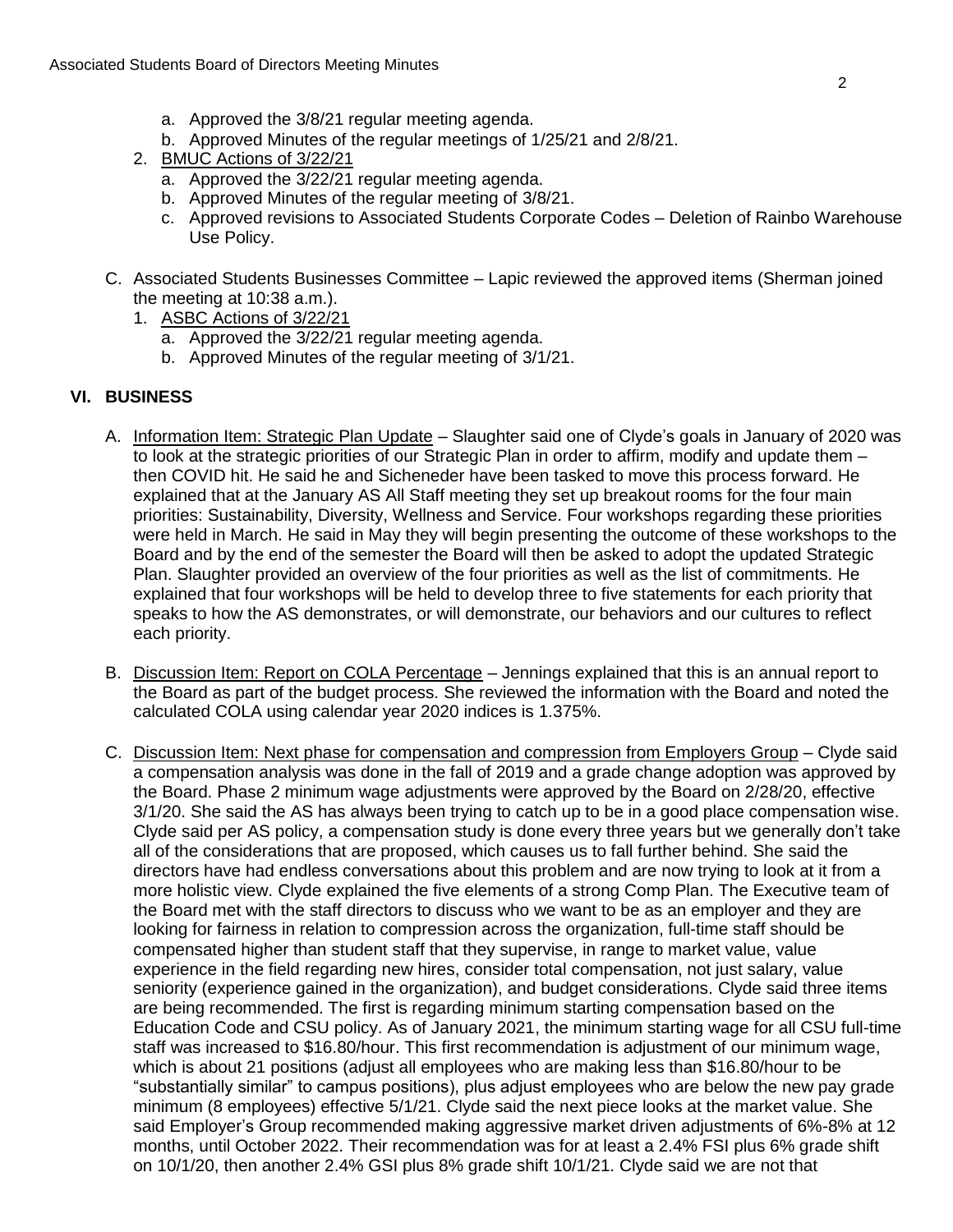aggressive and that a 6% grade shift is being recommended for this year, which is below the recommendation of the Employer's Group. This would give the ability to come back to the Board next year and make sure we are still aligned with the budget. The Proposed 6% shift of each grade was presented. Clyde said the third item is the adjustment in terms of compression itself and they have come up with a way to consider the value of service and values of years added – would look at performance based movement of those employees that have the ability to be adjusted by 2% for each five years of service (42 employees maximum). She said these are three pieces the Board would need to weigh in on. Clyde said they have identified employees that are below market who would be individually evaluated and reclassed if appropriate. Considerations they are looking at are: employee performance, position to market, how critical the position is, and potential % increase to next level. She said hiring practices would include experience considerations for starting salary, use of performance awards (for staffing that has taken on temporary additional duty, one time award), and continue looking for opportunities to create merit based funding for exceptional employees – merit vs longevity (this last item is still being worked on). Clyde said this is a multi-pronged approach to recruit and maintain employees. Sherman commented that it's important to also keep in mind that when we can't keep good people we have a lot of turnover, and recruitment is very costly.

- D. Information Item: Revisions to Associated Students Human Resources Policy #720 Holidays and Scheduling – Railey explained that we do not have a policy for how to address new AS specific holidays. She said the new Juneteenth holiday falls on a Saturday in 2021 and proposed a modification to the current policy to indicate that when a holiday falls on a Saturday, it would be taken on the preceding business day. If it falls on a Sunday, it would be taken the following business day. She noted the policy is written so that in the future we can have the flexibility to determine the date each year and this policy would also be used if other AS specific holidays are approved.
- E. Information Item: Revisions to Associated Students Corporate Codes Social Justice and Equity Committee Code – effective beginning the 2021-22 elected Officer term – Holbert said suggested revisions reflect who is to be appointed, and the total number of students on the committee will be six instead of 10.
- F. Information Item: Revisions to Restated Bylaws of Associated Students of California State University, Chico – Unit requirements for elected positions – Snyder said graduate students are limited in their ability to participate in AS elected positions as our unit requirements don't mirror the current graduate student requirements. She reviewed with the Board the unit requirements in Article VIII of the AS Bylaws as well as the Chancellor's Office (CO) requirements. Snyder proposed revising our Bylaws to be similar to the CO minimum requirements, and also change our wording to be specific to undergraduate and graduate students. Slaughter agreed that the AS Bylaws could be worded better and noted the prerequisite in our Bylaws is that they have 12 units at CSU, Chico. Based on this, a graduate student would need 12 units here before being able to file, which he said might be high for a graduate student coming to campus. He also noted that the maximum units a graduate student can have is 50. Slaughter said he could work with Snyder to draft a potential revision; however, the effective date would have to be after the upcoming election, for the next election season. Slaughter confirmed the requirement of being enrolled the previous semester before filing. Discussion was held regarding dropping the graduate units down to 9 or 6 units taken at Chico State. Full-time vs. parttime enrollment was also discussed. Slaughter said he would work with Snyder on revised wording for this item.

Slaughter questioned if there is any desire to set a threshold of votes needed for a write-in candidate to win, noting there are a lot of write-ins in for this particular election, He said that Revenue Sharing requires a minimum and we still have time before this election to decide. Discussion was held. Holbert expressed concern regarding changing voting rule requirements for write-ins for this election due to the lack of time, and also that it doesn't feel equitable for current write-in candidates. Lapic suggested having a set percentage of the vote as the requirement. Biedermann suggested Snyder research other universities' requirements to obtain additional comparisons regarding graduate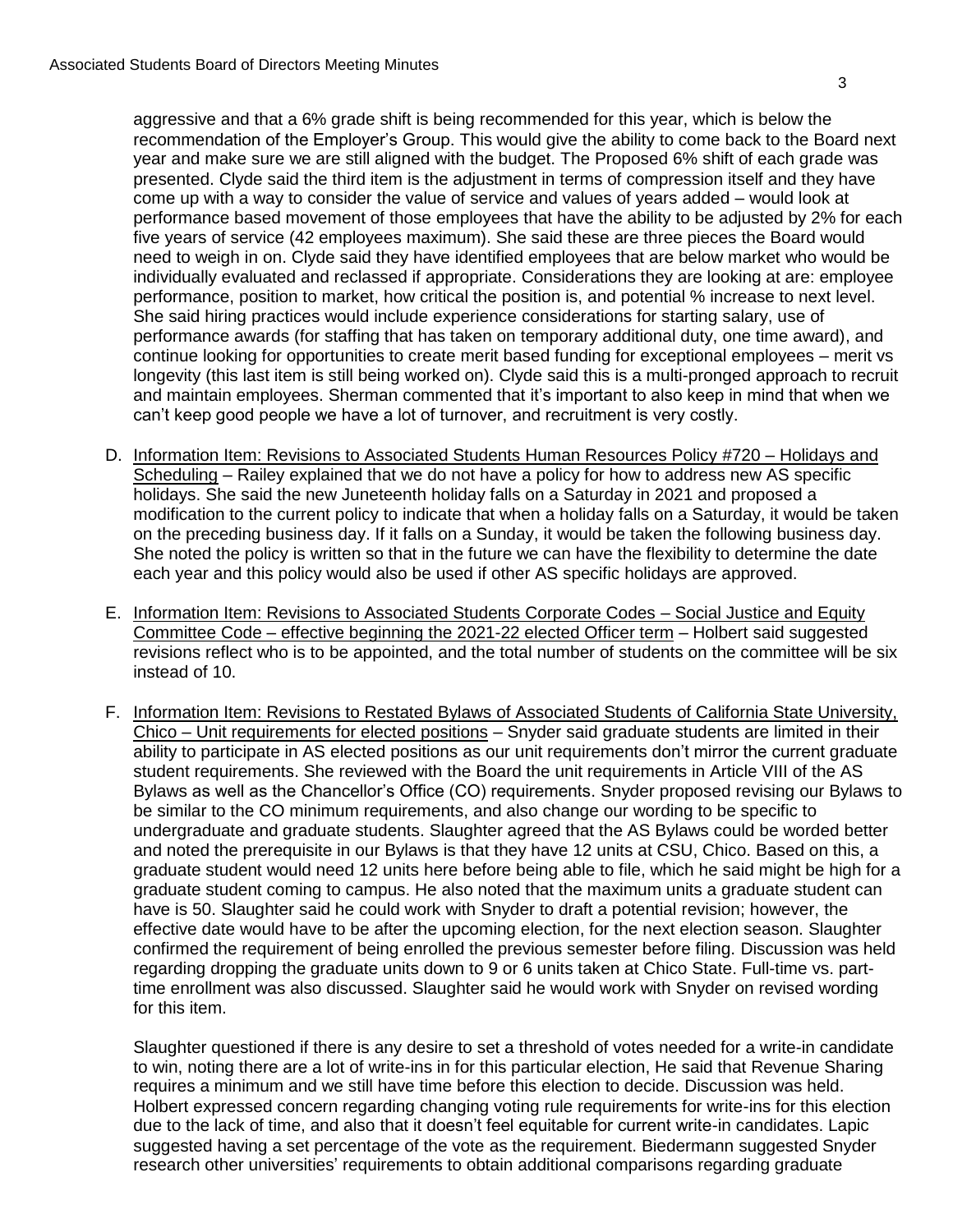requirements. Slaughter said all universities are different, other than minimum CO requirements. Clyde questioned if the write-in process in itself is equitable, or if something more appointment based would be more equitable. Snyder suggested placing this item on the next agenda.

- G. Information Item: Revisions to Associated Students Corporate Codes Hospitality Expenses Policy Krater said she reviewed other Hospitality policies across the CSU. She noted that we need to align with the CSU, Chico policy and we do in most areas. She said we have the ability to make things more restrictive; however, we don't have the ability to be more generous. Krater said both the Chico State and AS policies follow the Integrated California State University Administrative Manual. She noted this policy is set to ensure proper use of student fees. Krater said we're in line with most other campuses and reviewed the suggested revisions to the policy. Sherman thanked her for working on this, noting the campus has had some challenges with their policy recently. Discussion was held.
- H. Discussion Item: 1/31/21 Activity Fee Fund Budget vs. Actual Peterson said the benchmark for January was 58%. She noted Revenue was at 115.61%. Regarding Contract Programs/Service Fees, invoices haven't been processed yet, they will start showing up in February and March. Peterson said all program areas have done a great job of controlling their expenses.
- I. Discussion Item: 1/31/21 Combined Student Union and WREC/AO Summary Income and Expense Statement – Biedermann reviewed, noting the Student Union expensed 31.16% of the approved annual budget and generated 48.09% of projected income.
- J. Discussion Item: 1/31/21 Dining Services Financials Lapic said Income was \$207,577 for January, Net Income at \$14,768.
- K. Discussion Item: 1/31/21 AS Wildcat Store Financials Lapic noted Commission income at \$211,053 YTD, 32.07% of 2020/21 original approved budget.
- L. Director of University Affairs Report Snyder noted a Special Board meeting would need to be held before April 7 regarding Election write-ins if the Board wanted it to be effective for this election. She said Student Academic Senate would not be held this week; she attended Academic Senate yesterday.
- M. Director of Legislative Affairs Report Ruiz had no report.
- N. University Vice Presidents' Report Sherman said the Policy group approved the allocation for students based on our December 1 stimulus funds from campus – approximately \$9,700,000. Campus is also putting in additional funds, for an approximate total of \$12 million to distribute as opposed to last spring when block grants were initially sent out to Pell eligible students, then there was an application process for the remaining money. This time they are going to just give students the money, no application process. Sherman said there would be some differentiation on the amounts if Pell eligible, or whether full or part time. She said hopefully in the next couple of weeks each student should receive between \$700 to \$1,000. Campus stimulus money as well as campus funds will be provided for those students not eligible for stimulus money, such as DACA or international students. Sherman also noted that in California that as of April 15 all age groups will be eligible for COVID-19 vaccinations. She said it's hopeful that as more folks become vaccinated, that more students can return to campus.
- O. Faculty Representative Report Dr. Butts said there will be more revisions to class schedules for next year, and reminded students to go back and check again to confirm changes. She said the schedule is shifting because of more in person and online classes.
- P. Executive Director's Report Clyde said the AS is expanding in-person services. Adventure Outings is starting in-person trips soon, as well as in-person programming. She also noted the BMU now has